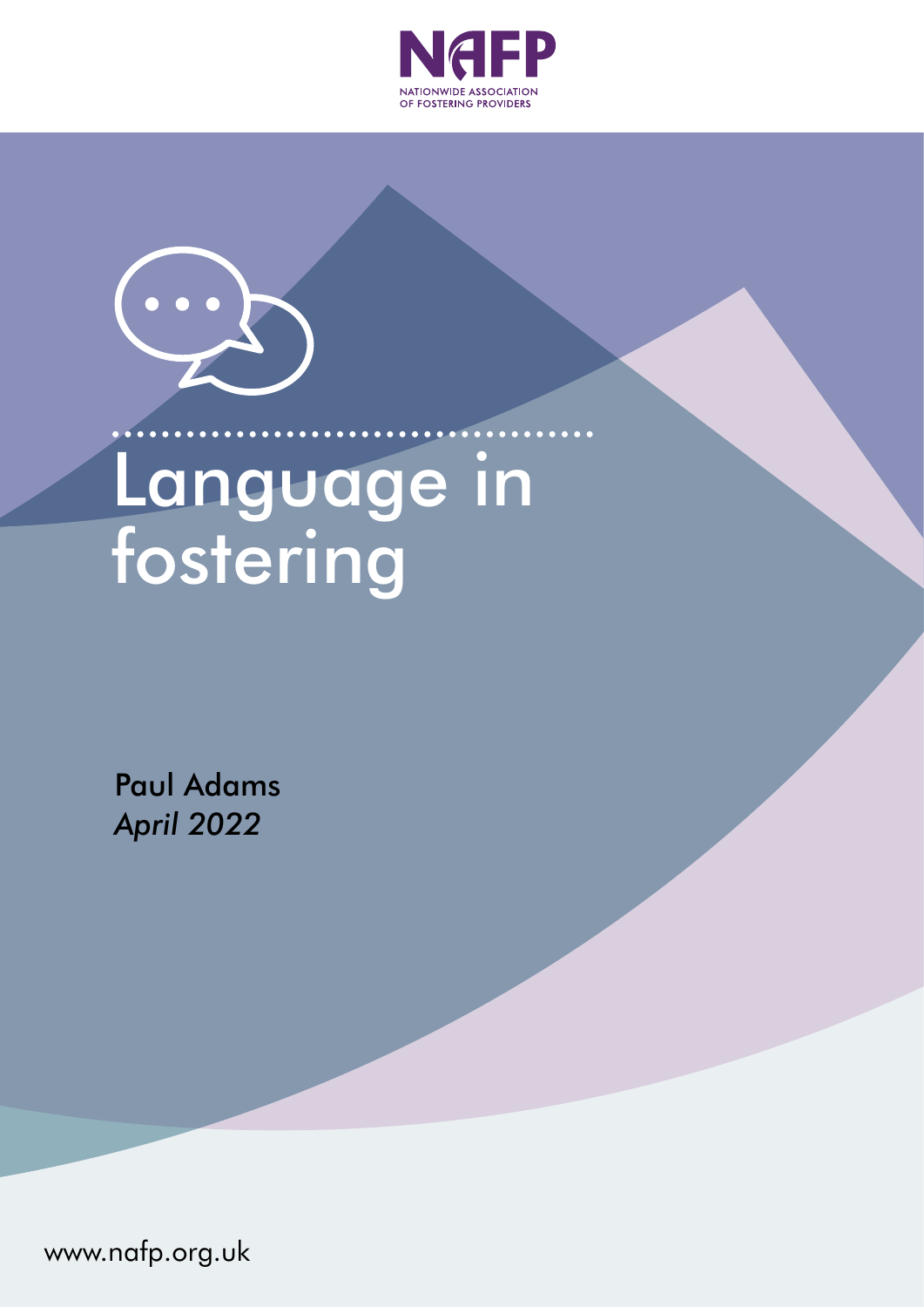

### Introduction

*Language is powerful. It has the ability to elicit strong emotions and can influence our thoughts, actions and beliefs.*  (Adoption UK, 2020)

This practice note considers how language is used in relation to fostering, in a context where some children and young people in care have indicated a discomfort and dissatisfaction with certain words that are used to describe them and their experiences. Language is powerful and words matter. They underpin meaning, communicate attitudes, and reflect social relationships.

The Independent Care Review in Scotland (2020, p.10) considered the importance of terminology:

*The Care Review heard from children that the words used by the workforce to describe their lives, like 'unit' and 'placement' and 'contact' and 'respite' and 'LAC' (looked after child), are not the same as those used by their non-careexperienced peers. They told the Care Review that this language compounds a sense of being different, can exacerbate low self-esteem and is stigmatising.*

These issues are complex and important. They are not easily resolved and language changes over time. For a number of reasons, it is not possible or desirable to simply learn a set of 'correct' words or phrases, but rather practitioners should consider and understand the importance of language and think carefully about how and when they use particular words. That is the key message in this practice note.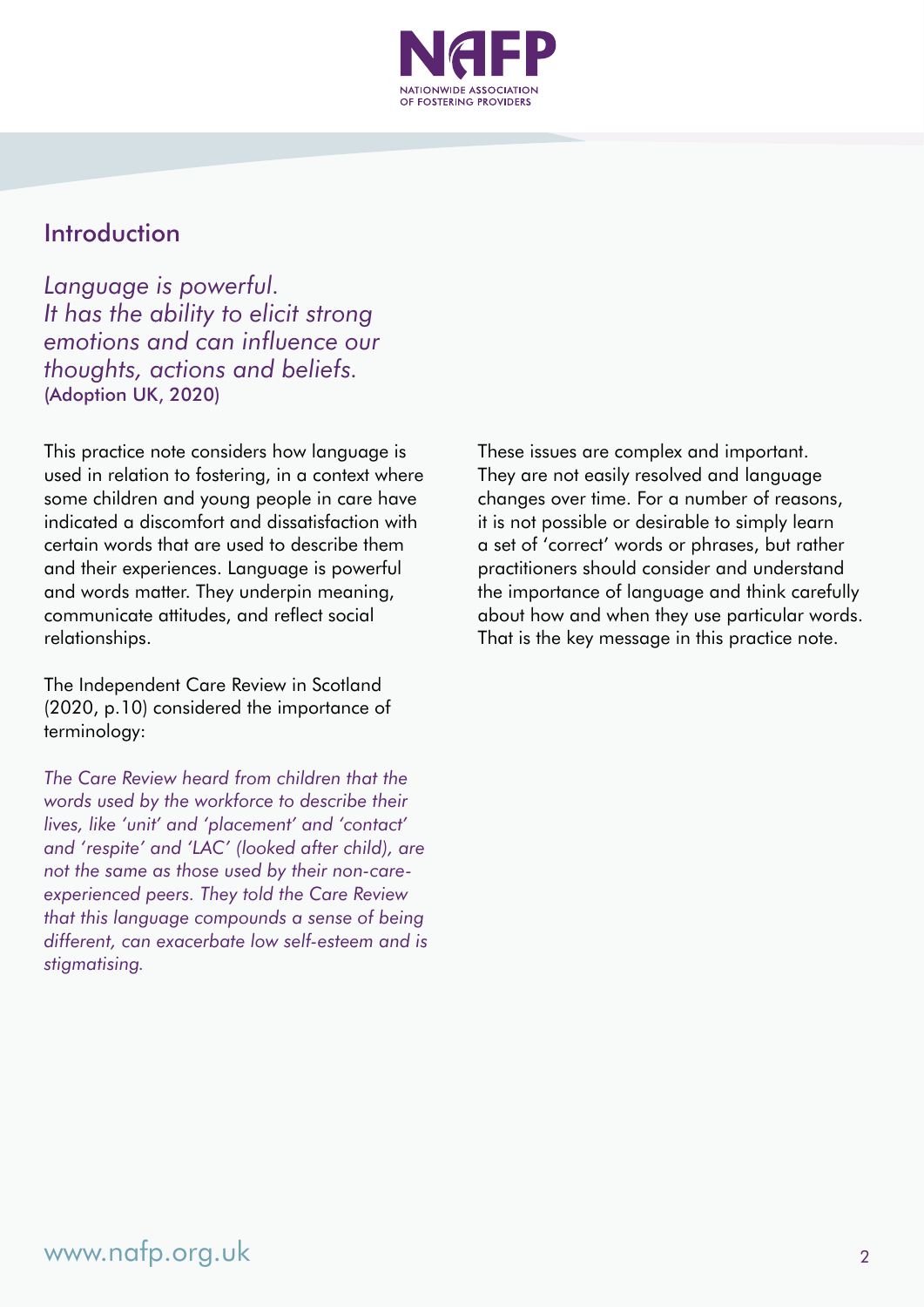

## **Principles**

Deciding on the most suitable terminology to use in any given situation is not easy. It should be influenced by a number of factors, which at times may contradict, or come into conflict with each other. Appropriate terminology should:

- Be accurate and effectively describe what is being referred to
- Be easily and commonly understood by a range of audiences/stakeholders
- Reflect 'plain English' principles
- Use the correct legal terminology where this matters
- Avoid stigmatising or stereotyping groups of people
- Reflect anti-oppressive and anti-racist practice principles
- Take account of the wishes of children and their families, and reflect these wishes wherever possible
- Be used according to context, recognising that what might be appropriate in one context may not be appropriate in another
- Be individualised when applied to individual children and young people, influenced by their wishes and feelings

When considering what words to use, practitioners should be influenced by this set of principles, and the context in which their words are being used.

## **Context**

When working with individual children and young people language should reflect their wishes, feelings, and preferences. It will often be the case that children and young people prefer the avoidance of generic terms, especially where these terms constitute professional jargon or reinforce their differences in terms of being looked after. In most cases it will not be hard to accommodate their preferences. If a child does not like the term 'siblings' it is perfectly possible and desirable to use the names of their brother and sister – 'How did it go when you saw David and Sarah at the week-end?'1 Similarly the name of the foster carer can be used rather than a general term like 'foster carer' that serves to emphasise the child's looked after status.

It may be necessary or desirable to use different terms in other contexts and according to who is expected to understand what is being said. For example, it might be more helpful in a foster carer review report to talk about the child's 'siblings' rather than use their names, because in this scenario the audience will not know who 'David and Sarah' are, and the report is not primarily for, or about, the child who is in care.

Where terminology is used in legal contexts including in statutory guidance or other government department publications, or by inspectorates, it may be necessary to use that same terminology even if it is not ideal. It may be that at the same time efforts are made to encourage formal changes to achieve a more desirable term. All of this means that in most cases it will be unhelpful to list 'acceptable' and 'unacceptable' words, since appropriateness will depend on context, and the meaning and usage of words will change over time.

<sup>3</sup> 1 There is evidence that some young people do not like the term 'sibling' and prefer 'brother' and 'sister' as phrases that are used more commonly and feel more natural. Others in the trans community point out that gendering siblings in a binary way serves to exclude those young people who do not define as male or female. This illustrates the complexity of the issues, and shows why it is impossible to agree one 'correct' term.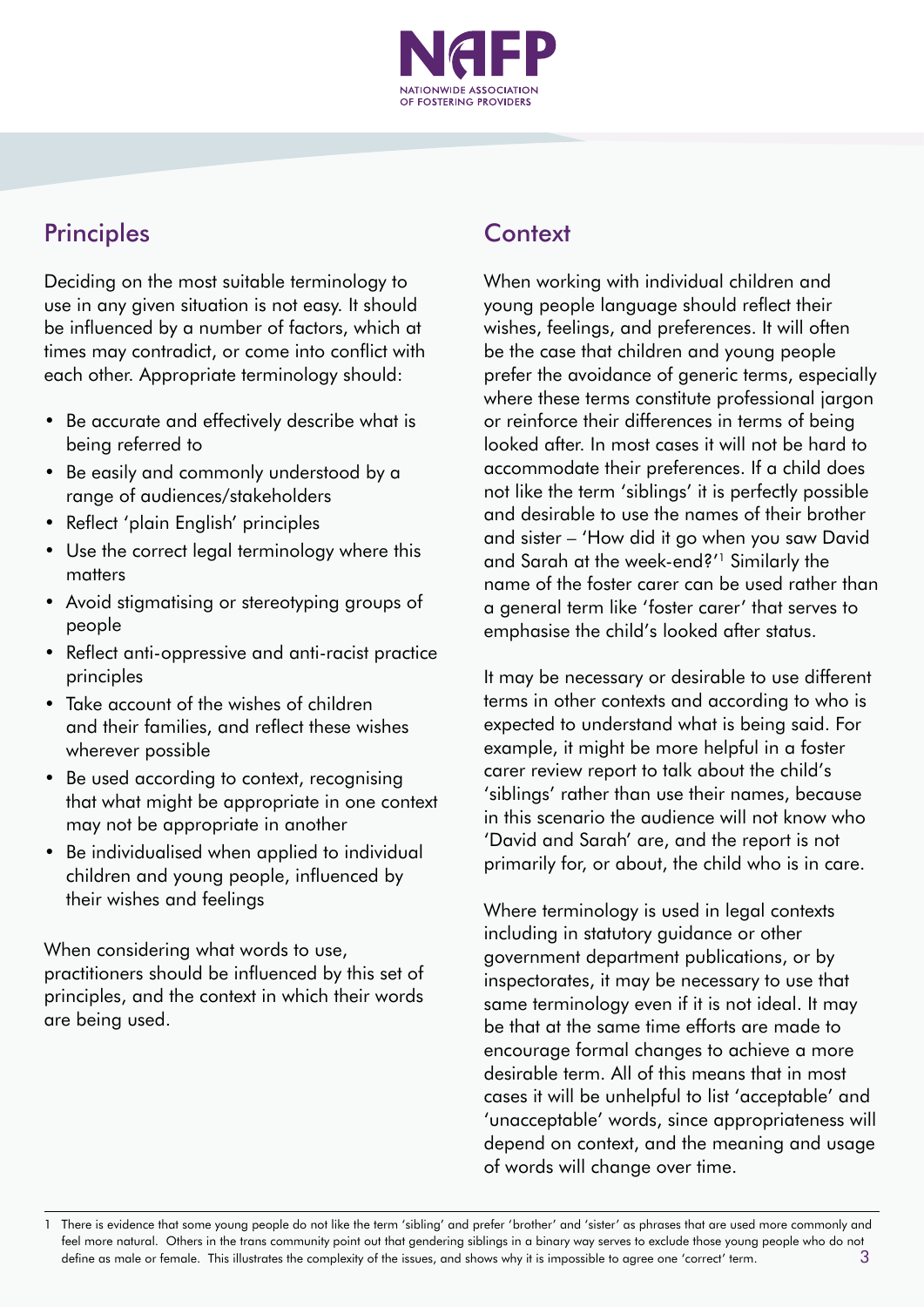

## Considering some words and phrases

#### Words to describe fostered children

There are a number of words that are commonly used by professionals and others in relation to children who are in foster care, that highlight or emphasise their care status such as 'looked after child' often abbreviated to 'LAC'. That can be seen as problematic in so far as it defines children by the fact that they do not live with their birth parents and can be seen as 'othering'. The problem is compounded by the fact there are numerous negative stereotypes and assumptions made about children in care. At the same time, it is factually correct to note that some children live with foster carers because they are unable to live with birth parents, and there is a genuine necessity to differentiate these children from others in the community for a number of good and important reasons.

It will likely be impossible and undesirable to cease to use these terms, but it will be important that the views of individual children, and groups of children in certain contexts like care councils, are taken into account. There will be times when these words are appropriate to use, but other times when they are not.

A child should never be described as 'a placement' as that serves to define them solely in terms of their relationship with the care system and emphasises their status as a looked after child. It is dehumanising. Instead, they might be referred to using their name, or as a child or young person in foster care, depending on context. It might however be acceptable to talk about a foster carer having 'had ten placements over the year', as this phrase will be deliberately specifying the number of children in their care

under fostering regulations, and differentiating them from other children in the household. It is an appropriate legal term when used in the correct context.

#### Corporate parent

The Independent Care Review in Scotland (2020, p.112) considered the term 'corporate parent':

*The Care Review has heard that the term 'corporate parent' feels cold and impersonal and at odds with an approach that seeks to uphold relationships that make children feel loved, safe and respected.*

Some young people have suggested that this is a meaningless and misleading term, as the very nature of parenting is about individual love and commitment, and is something that cannot be provided by a 'corporation'. Others will likely feel differently and will believe that this concept and the associated term is important in highlighting the responsibility of the state in relation to the children it has legal responsibility to look after effectively.

#### Terminology that blames or emphasises difficulties

When used to describe children or young people in foster care, phrases such as 'challenging behaviour' or 'difficult to place' can be experienced as negative and stigmatising. They can be interpreted as problematising the young person and highlighting how they create difficulties for others. The alternative is to consider the situation from the perspective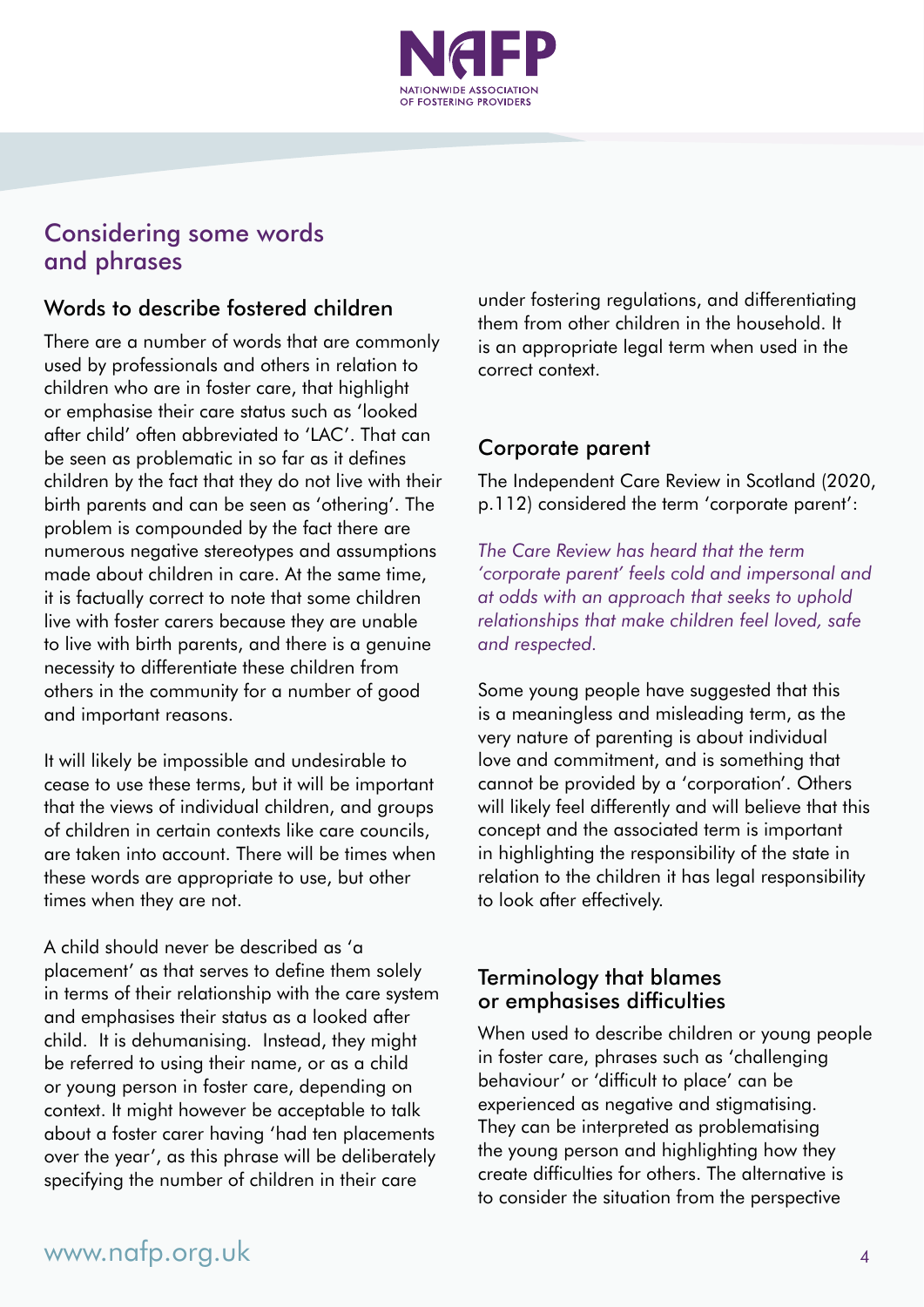

of the child or young person and highlight the failure of the state to be able to offer suitable accommodation that meets their needs, or to take responsibility for allowing abuse and neglect that may have led to difficulties in coping, or subsequent mental health challenges.

It is important to recognise that young people subject to these descriptions are not at fault and should not be blamed. In describing individual children and young people it will often be best to avoid generalisations altogether and describe the specific behaviours that are relevant.

Nevertheless, in some contexts these phrases will be important in providing a short-hand description of something that needs to be conveyed. Developing a fostering service for young people who are 'hard to place' is arguably an appropriate and laudable aim. It may also be seen as an accurate and neutral statement to point out that it will not be easy to find a foster placement for a particular child or young person if they have a history of fire-setting or assaulting foster carers. It is important that language is not used in a way that distorts the truth or misleads people, including by omission.

Similar consideration should be given to the term 'vulnerable' which may feel negative and stigmatising to some.

*When The Promise Scotland refers to children and families who are 'under supported', it means children and families who are often referred to by others as 'vulnerable' but is recognising that this is not part of their identity. Rather, it is often the 'system' that makes children and families vulnerable through its lack of adequate support. (Independent Care Review, 2021)*

Others may feel that this approach fails to set out matters in a truthful and factually correct

manner, and might argue that support can only be provided once vulnerability is identified, recognised and named.

#### Respite/ planned breaks

'Respite' describes arrangements for a child in foster carer to move to another foster care for a period of time, usually because the primary foster carer needs a break, time to 'recharge their batteries' or in order to spend time with other children in the household. This can take the form of planned regular events, such as a weekend every month, or can be one-off events, or extended longer breaks to allow foster carers to go on holiday. 'Respite' is the term used by the Department for Education and by Ofsted, and reflects the fact that children in foster care may bring particular challenges and that foster carers need to look after themselves to avoid 'burnout' or 'secondary trauma'. Respite is a controversial term because it implies respite from children and young people, and as such might feel critical and rejecting.

Others might argue that respite is an acceptable term in that this accurately describes the reality of the situation. The fact that fostering is difficult, and more difficult than parenting in most cases, is exactly the reason why respite developed as a concept. It might be argued that offering 'respite' to foster carers is only appropriate where it is necessary for this very reason, and should not be something that is an entitlement for foster carers across the board. The requirement for respite reflects the fact that children in foster care have often experienced abuse and neglect, and as a result are more challenging to parent than other children. It implies no criticism of those children, but rather reflects a reality, and the provision of respite

## [www.nafp.org.uk](https://www.nafp.org.uk/) 5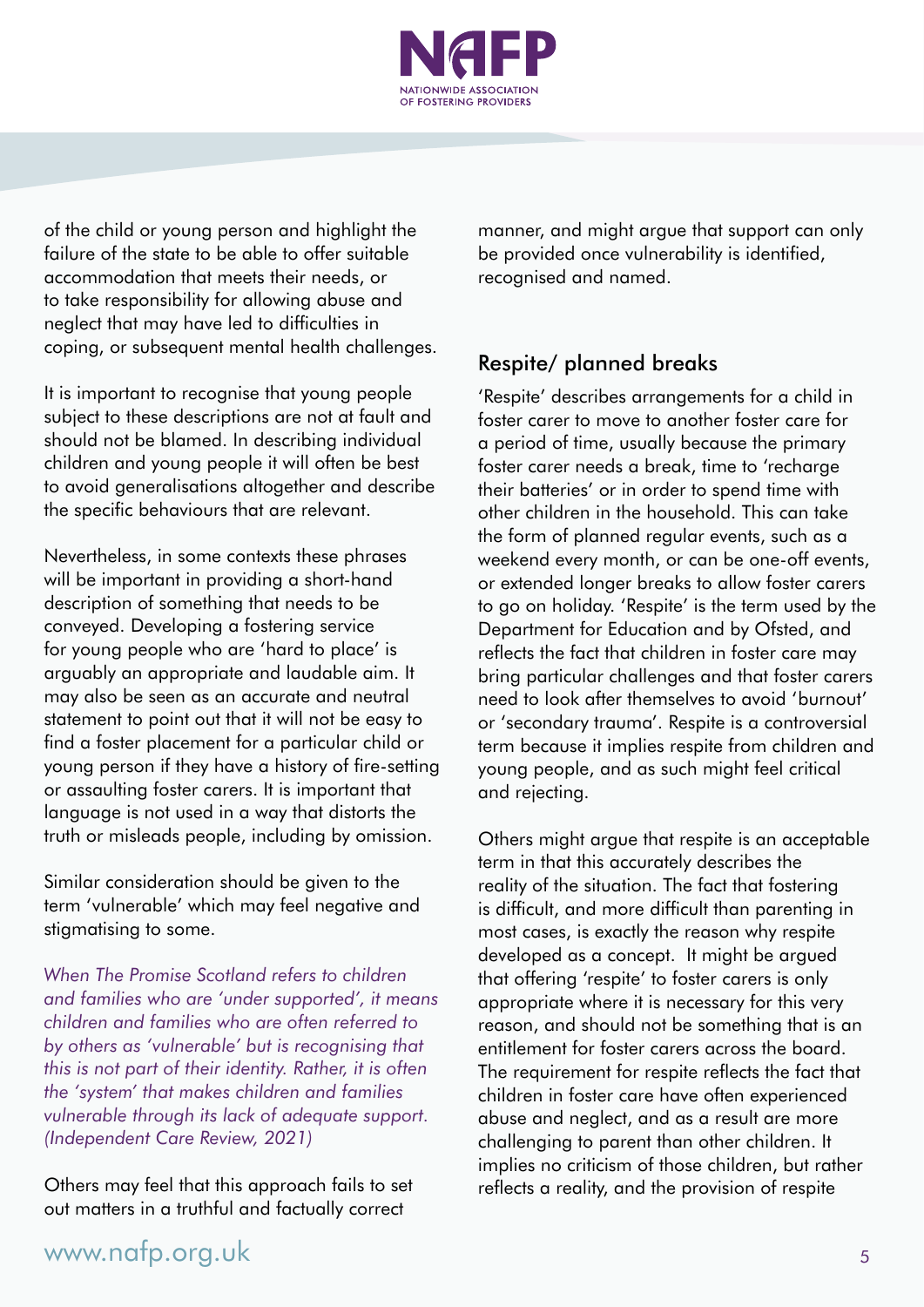

means those children get the best care possible. It can also be said that respite offers a break for the young person from the same foster carer. The Fostering Network (2020) have used the term 'planned breaks'2 alongside 'respite fostering' which is defined as being 'when parents/carers and children are given a break whereby the child goes to temporarily stay with another carer for a short period of time'. Given the strength of feeling on this issue, it may be that 'planned breaks' is a less controversial term than 'respite' and as such is more in line with the views and wishes of children and young people in care. However, it does not change the facts regarding why such provision is needed, and over time the word 'planned breaks' might come to be experienced in the same way as 'respite'. Arguably it does still imply that foster carers need a 'break' from the children they care for, and in that sense is open to the same criticism that can be applied to the word 'respite'. Some fostering services have talked of 'sleepovers' but that only makes sense if the stay is overnight, and does not distinguish 'respite' from sleepovers with peers.

#### Describing families

Words that are used for families and people within families can be contentious. The Independent Care Review (2021) in Scotland notes that when it 'talks about 'families', it means all families including families of origin, kinship families, foster families and adoptive families.' The problem is that it is sometimes necessary for very legitimate reasons to differentiate between these different families, and many children in care will consider that they have more than one family.

'Birth family' is maybe the most common term used to denote a child's first family but that is not always comfortable, and most people don't insert 'birth' before the word family; it is assumed to be the case unless otherwise stated. This means that children in care and their families may feel different and stigmatised.

The terms 'mum' and 'dad' are also powerful, and again far from straightforward. Traditionally social workers have discouraged children from calling their foster carers 'mum' or 'dad' but that approach is arguably unhelpful when children are living permanently with carers who they consider to be 'parenting' them in a close and loving relationship. There are arguments to suggest that it is the children themselves who should decide on the most appropriate words to use, based on how they see the significance and nature of the relationship.

In these considerations, rigid approaches and preferred terminology are probably unhelpful. Each case will need to be considered on its merits, taking into account the principles set out earlier in this practice note.

#### Contact or family time

'Contact' is a word that came into being in England following the introduction of the Children Act in 1989. At the time it was introduced it was felt to be a neutral description that did not have the connotations that came with the previous legal term that was 'access.' 'Contact' remains the term used in statutory guidance and other practice materials to describe the arrangements for children in care

2 In the Fostering Network definition 'planned breaks' encompasses both 'respite' and 'short breaks'. The latter refers to an on-going series of out of family arrangements for disabled children.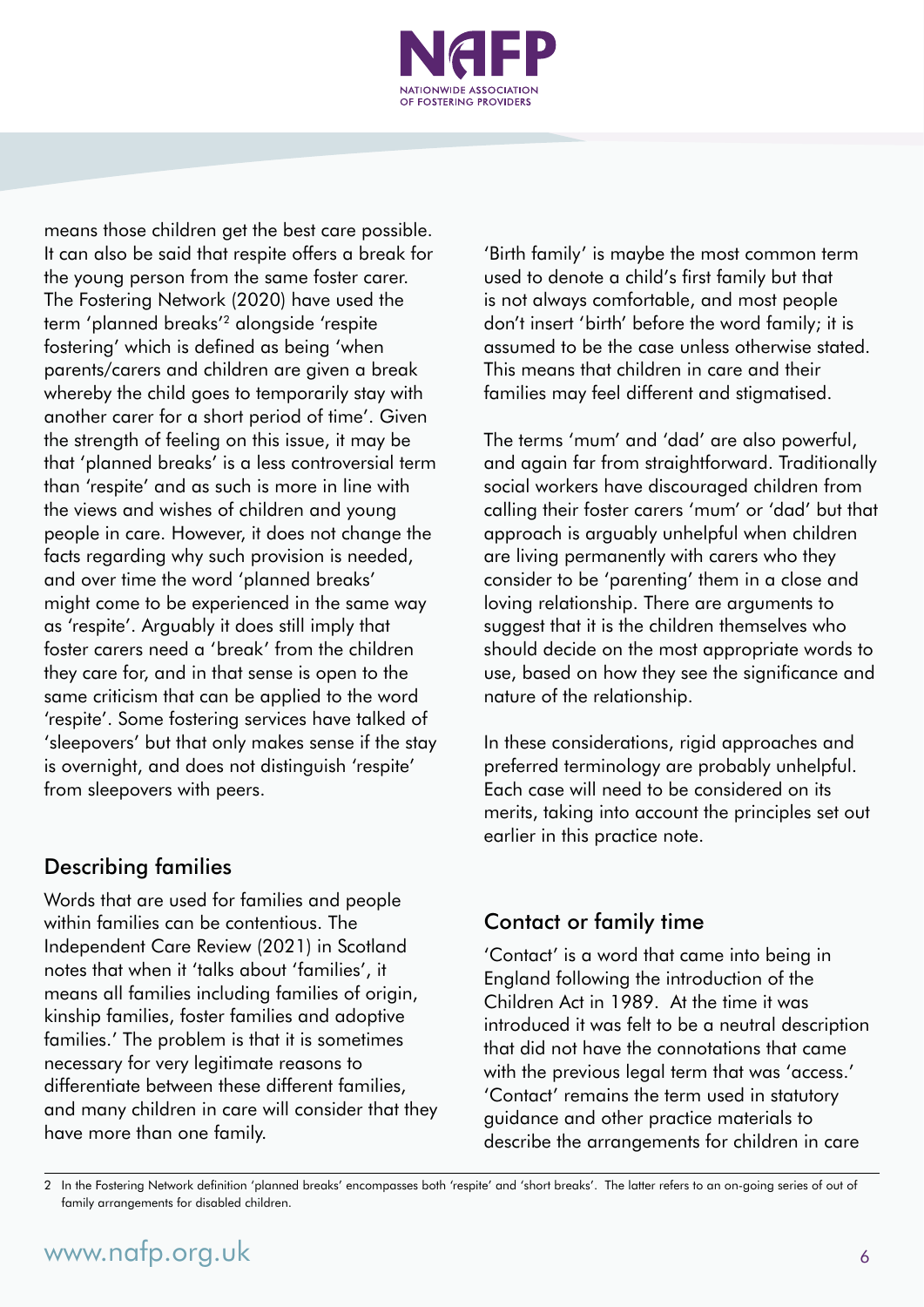

to see or maintain relationships with their birth family or significant others.

However, the term contact has since been challenged as not constituting plain English, and as failing to recognise the emotional significance of maintaining relationships with birth families and others. According to the Care Review in Scotland (2020, p.87):

*… children must not be told they are going for 'contact' when they see their mum or dad. This use of disrespectful language can lead to low self-esteem and compounds a self-stigmatisation as children realise that their peers do not use this type of language.*

The most often suggested alternative to the term 'contact' is 'family time' and in many cases that might work better. It might however be deemed problematic in so far as it suggests a time period and thus excludes activity such as sending letters, cards and presents that would come within the term 'contact'. It also might be problematic for children who see their foster carers as their 'family' and consider that spending time with them is 'family time'. Others have suggested terms like 'staying connected' or 'staying in touch' but for some they will be too vague and unsatisfactory for a number of reasons.

#### Race and ethnicity

Words used in relation to race and ethnicity are too complex and important to be considered in any depth in this short practice note, and the issues have relevance to communities other than children in foster care and their families. It is worth noting, however, that commonly used terms like 'BAME' and 'BME' are very problematic for many. In working with individual children and families it is important to ask them how they would like their ethnicity to be described, providing support where necessary to help them understand the different terms and the meaning behind them.